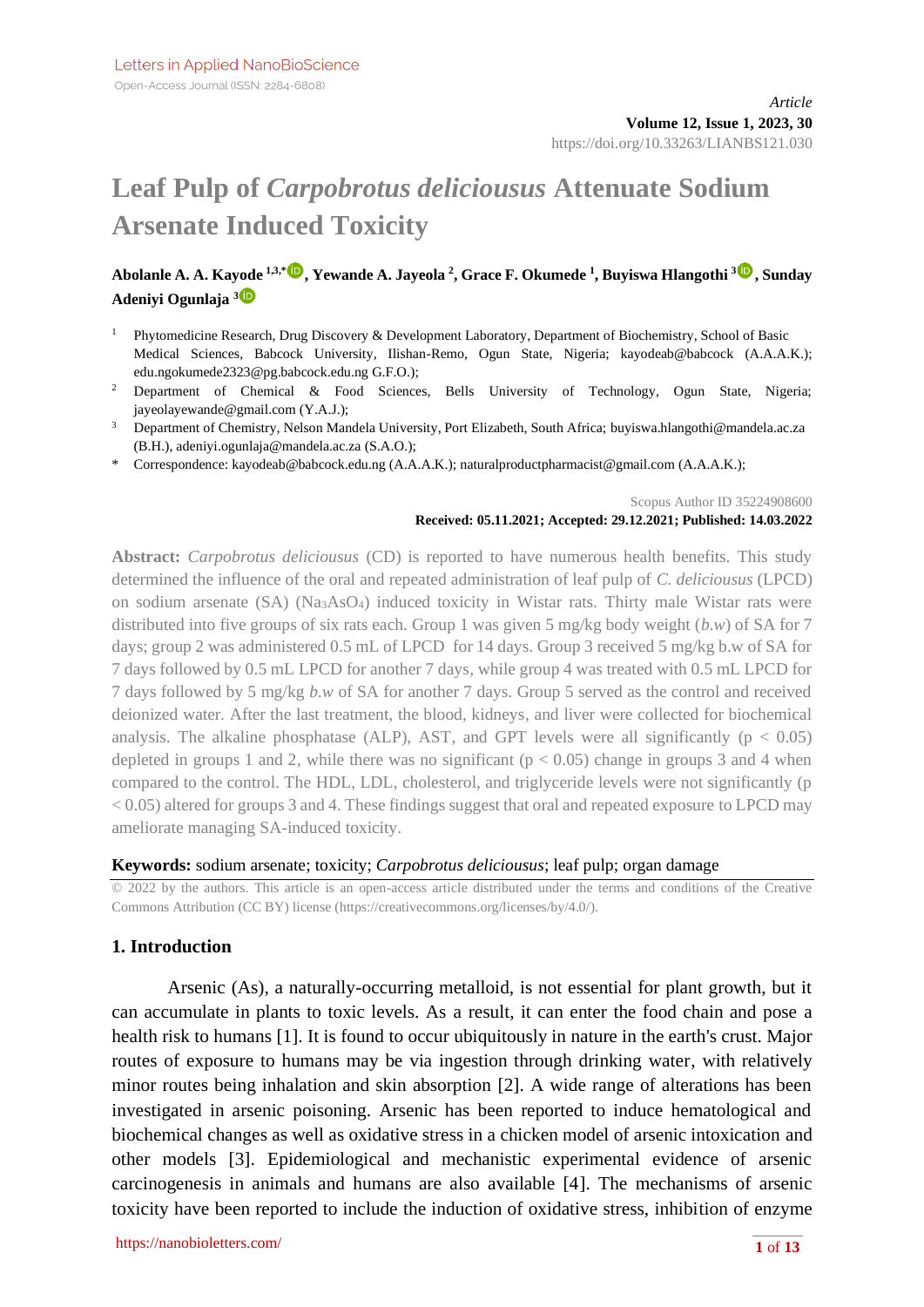and mitochondrial function, and induction of stress-response genes [5,6]. Arsenic produces various clinic-pathological conditions, the major effects being cardiovascular, cerebrovascular, and peripheral vascular diseases, besides skin alterations and skin cancer, developmental anomalies, neurological and neurobehavioral disorders, diabetes, hearing loss, portal fibrosis, hematologic disorder (anemia, leukopenia, and eosinophilia) and carcinoma [7-10]. However, the clinical features of arsenic toxicity vary between individuals, population groups, and geographic areas. There seem to be variations in the clinical presentations of arsenic toxicity or the organs of the body targeted, and the factors responsible for this are not yet understood [11,12].

Some studies stated that chronic exposure to inorganic arsenic caused renal damage in humans and experimental animals [13-15]. Histopathological studies have shown that arsenic caused significant damage to the kidney [16,17].

The search for a specific, reliable, and safe treatment for arsenic toxicity continues [18]. Several medicinal plants and phytochemicals exhibited significant protection from experimentally induced arsenic toxicity in animal models [19]. The use of plant and plant products to treat diseases is as old as humanity. The major merits of plant-based medicine seem to be their perceived efficacy, low incidences of serious adverse effects, and low cost [20]. The Carpobrotus species are very well known for their medicinal abilities, particularly *Carpobrotus edulis*, due to its notorious antibacterial and antiseptic properties [21]. The leaf juice is astringent and mildly antiseptic. It is mixed with water and swallowed to treat diarrhea, dysentery, and stomach cramps. It is also used as a gargle to relieve laryngitis, sore throat, and mouth infections [22]. Leaf juice or a crushed leaf of the plant is a famous soothing cure for blue-bottle stings-being a coastal plant. It is luckily often on hand in times of such emergencies [23]. The leaf juice of the species has a gently calming effect on various forms of injuries that might occur at different parts of the body, such as skin surfaces. [24]. Sweet liquids prepared from the fruit relieve constipation and promote emptying the bowel. A concoction made from leaf juice and other ingredients such as honey has been effective against tuberculosis since time immemorial; the leaf juice also relieves the itch from mosquito, tick, and spider bites both for people and animal companions [23]. As part of investigations into the protective roles performed by *C. deliciousus* the present study sought to investigate the effects of the *C. deliciousus* on sodium arsenite-induced hematological and biochemical alterations in Wistar rats.

# **2. Materials and Methods**

## *2.1. Plant material and extraction of the leaf pulp.*

The fresh leaves of *C. edulis* were collected in March 2018 within the South Campus, Nelson Mandela University of Port Elizabeth, South Africa, and were identified by the curator of the Botanical garden of the same University. The leaves were placed in a juice extractor, and the juice extracted. The process was repeated to get the desired quantity needed.

## *2.2. Animal treatment.*

Twenty male Wistar albino rats weighing 160–210 g were used in this study. They were housed in a well-ventilated animal house and were fed standard rat pellets, and allowed access to drinking water ad libitum. The animals were randomly assigned into four groups, comprising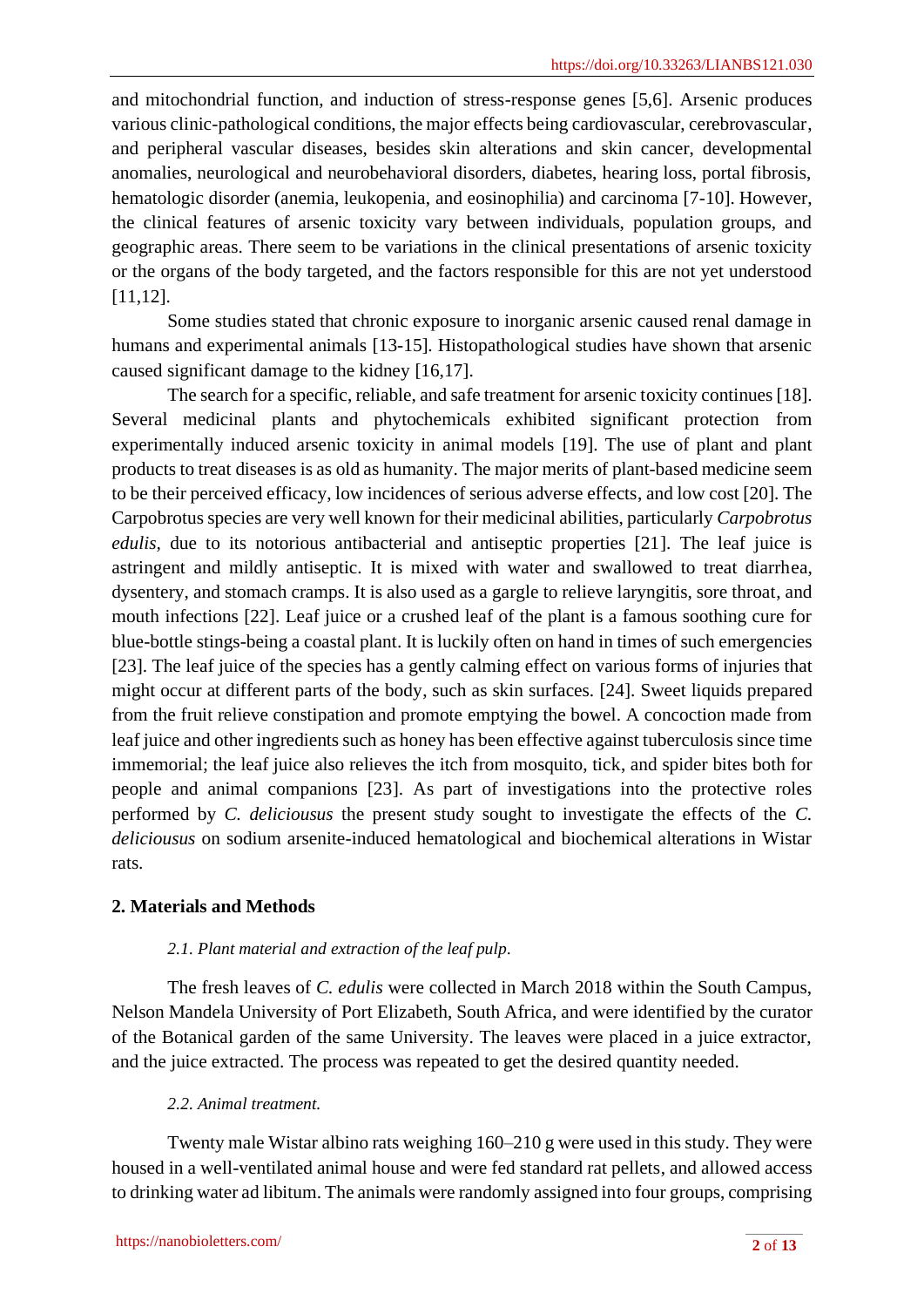five rats per group. The rats were allowed to acclimatize for 14 days before extract administration commenced.

GROUP 1: Deionized water for 7 days (Control)

GROUP 2: 5 mg/kg of Na<sub>3</sub>AsO<sub>4</sub> administered for 7 days (Arsenic Only)

GROUP 3: Pretreated with 0.5 mL of LPCD for the first 7 days followed by an oral dose of sodium arsenite (5 mg/kg b.w) for 7 days (Pre-treated).

GROUP 4: An administered oral dose of sodium arsenite (5 mg/kg b.w) for 7 days and 0.5 mL of LPCD rally for 7 days (Therapeutic)

*2.3.Methods.*

2.3.1. Determination of creatinine and urea**.**

Creatinine and urea levels in the blood were determined according to the methods described by Bartel *et al*. [25] and Fawcett and Scott [26], respectively.

2.3.2. Plasma bilirubin determination

The dimethyl sulfoxide method described by Tietz *et al*. [27] was used to determine bilirubin concentration in the plasma.

2.3.3. Determination of creatinine.

This was carried out according to the method described by Tietz *et al*. [27]

2.3.4. Determination of urea.

The method of Veniamin and Vakirtzi – Lemonias [28] was used to determine urea concentration.

2.3.5. Determination of bilirubin.

The dimethyl sulfoxide method described by Tietz *et al*. [27] was used for bilirubin determination.

2.3.6. Lipid profile.

Total cholesterol, triglyceride and HDL, and LDL – cholesterol The CHOD-PAD enzymatic colorimetric method of Trinder [27] was used.

2.3.7. Determination of Aspartate aminotransferase (AST) and alanine aminotransferase (ALT) activities.

Activities of AST and ALT were determined following the principle described by Reitman and Frankel [30].

*2.4. Statistical analysis.*

Data generated from this study were expressed as means  $\pm$  standard error of means (SEM) of three independent experiments and analyzed using the GraphPad Prism 6 software. The significance of difference was calculated using one way ANOVA with the level of significance set at  $P \le 0.05$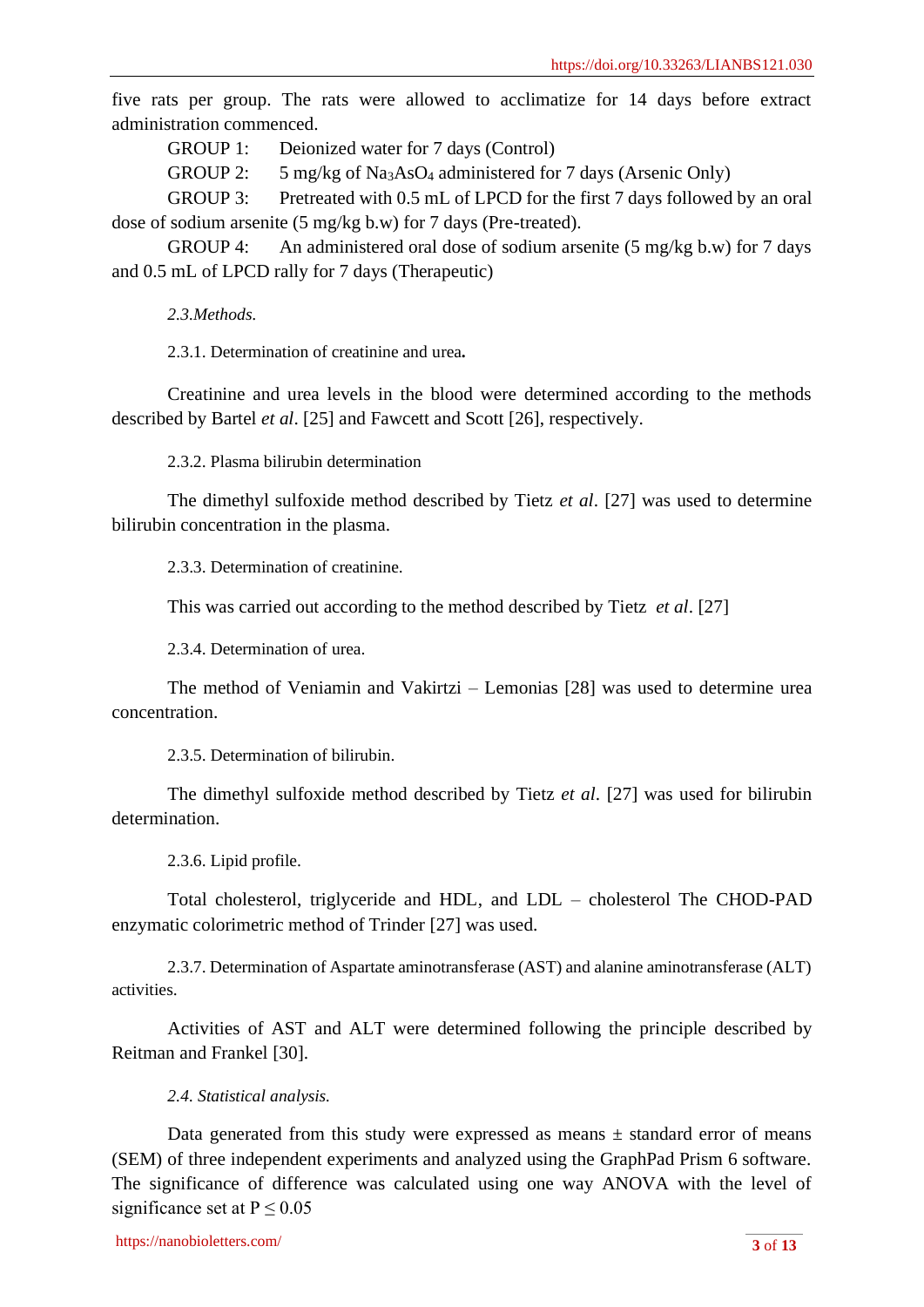#### **3. Results and Discussion**

#### *3.1. Blood chemistry and hematological parameters.*

The result of hematological result is shown in Table 1. There was a significant decrease in the RBC level in all the groups at  $p<0.05$  when compared to the control (8.76  $\pm$  0.8). The RBC count for the arsenic only, Pre-treated and the therapeutic group are  $6.23 \pm 1.8$ ,  $6.62 \pm 1.8$ 1.4, and  $5.16 \pm 0.6$ , respectively, while the WBC count increased in the arsenic only group  $(11.67 \pm 0.4)$ , the WBC count for the arsenic only, pretreated and the therapeutic group are  $15.80 \pm 0.2$ ,  $10.80 \pm 0.3$  and  $10.20 \pm 0.1$  respectively. There was a significant decrease in the RBC level in all the groups at  $p<0.05$  compared to the control. The mean Hb concentrations were  $13.68 \pm 0.1$  g/dl,  $9.18 \pm 0.4$  g/dl,  $10.38 \pm 1.4$  g/dl, and  $8.60 \pm 1.1$ g/dl for the control, arsenic only, Pretreated and Therapeutic groups, respectively, the arsenic only and the therapeutic groups had a significantly (*P*<.0.5) higher Hb concentration when compared with the control. The PCV level was significantly decreased in the arsenic only  $(69.95 \pm 1.4)$ , the pretreated (73.60  $\pm$  1.8) and the therapeutic group (76.83 $\pm$  1.2) when compared with the control group (77.48  $\pm$  1.2). The MCV of the Arsenic only group was significantly (*P*<.01) higher than that of the other groups. However, the MCV values of the Pretreated and therapeutic groups were not significantly different from that of the control group. The mean corpuscular hemoglobin (MCH) of the arsenic-only group is significantly elevated in the arsenic-only group compared to the other groups. The MCH value for the control group was  $16.617 \pm 1.5$  (pg) while the values for the arsenic only, the pretreated and the therapeutic group were  $15.550 \pm 10^{-1}$ 0.2 (pg),  $15.817 \pm 0.6$  (pg) and  $16.717 \pm 0.3$  (pg) respectively. Also, the MCHC of the control group was  $28.683 \pm 2.1$  (g/dL) while the values for the Arsenic only, the pre-treated and the therapeutic group were  $25.083 \pm 0.8$  (g/dL),  $17.117 \pm 0.5$  (g/dL) and  $17.450 \pm 0.4$  (g/dL) respectively. The MCH and MCHC of the control, pretreated and therapeutic groups were not significantly different. The Mean Platelet Volume (MPV) values were significantly reduced p<0.05 in the arsenic (7.650  $\pm$  0.1 fL) and pretreated group (7.933 $\pm$ 0.4 fL) when compared with the control group  $(8.483\pm0.1 \text{ fL})$ , while there was no significant difference between the Control group and the therapeutic group  $(8.117\pm0.1 \text{ fL})$ .

|                      | Control                 | <b>Arsenic Only</b>         | $LPCD + As$ (Pre-<br>treated) | $LPCD + As$<br>(Therapeutic) |
|----------------------|-------------------------|-----------------------------|-------------------------------|------------------------------|
|                      |                         |                             |                               |                              |
| RBC x $10^6$ $\mu$ L | $8.76 \pm 0.8$          | $6.23 \pm 1.8^{\rm a}$      | $6.62 \pm 1.4^{\text{a}}$     | $5.16 \pm 0.6^a$             |
| WBC x $106$ uL       | $11.67 \pm 0.4$         | $15.80 \pm 0.2^{\text{a}}$  | $10.80 \pm 0.3^{\rm b}$       | $10.20 \pm 0.1^{\rm b}$      |
| $Hb$ g/dL            | $13.68 \pm 0.1^{\rm b}$ | $9.18 \pm 0.4^{\text{a}}$   | $10.38 \pm 1.4^{\rm b}$       | $8.60 \pm 1.1^{\text{a}}$    |
| MPV(fL)              | $8.483 \pm 0.1^{\rm b}$ | $7.650 \pm 0.1^{\text{a}}$  | $7.933 \pm 0.4^{\text{a}}$    | $8.117 \pm 0.1^{\rm b}$      |
| $PCV$ $(\% )$        | $50.85 \pm 0.2^b$       | $37.76 \pm 0.5^{\text{a}}$  | $38.73 \pm 1.2^{\text{a}}$    | $32.63 \pm 1.1^{\text{a}}$   |
| $LYM(\% )$           | $77.48 \pm 1.2^b$       | $69.95 \pm 1.4^{\circ}$     | $73.60 \pm 1.8^{\rm b}$       | $76.83 \pm 1.2^b$            |
| $NEU(\%)$            | $20.16 \pm 0.6^b$       | $26.70 \pm 0.8^{\text{a}}$  | $23.00 \pm 1.1^{\rm b}$       | $20.66 \pm 0.6^b$            |
| MCV(fL)              | $58.05 \pm 0.8^{\rm b}$ | $64.133 \pm 1.3^{\circ}$    | $58.46 \pm 1.1^b$             | $58.217 \pm 1.7^b$           |
| $MCH$ (pg)           | $16.61 \pm 1.5^{\rm b}$ | $15.550 \pm 0.2^{\text{a}}$ | $15.55 \pm 0.2^{\text{a}}$    | $16.717 \pm 0.3^b$           |
| MCHC(g/dL)           | $16.71 \pm 0.3^b$       | $25.083 \pm 0.8^{\rm a}$    | $17.11 \pm 0.5^{\rm b}$       | $17.450 \pm 0.4^{\rm b}$     |

**Table 1.** Hematological parameters in Wistar rats exposed to sodium arsenite and leaf pulp of *C. deliciousus*

KEY: Red blood cell (RBC), White Blood Cell (WBC), Hemoglobin (Hb), Mean Platelet Volume (MPV), Packed Cell Volume (PCV), Lymphocyte (LYM), Neutrophils (NEU) Mean Corpuscular Volume (MCV), Mean Corpuscular Haemoglobin (MCH) and Mean Corpuscular Haemoglobin Concentration (MCHC). All values are expressed as mean  $\pm$  Standard Error of Mean (S.E.M), (n = 5); <sup>a</sup> values are significantly different when compared with the control group ( $p<0.05$ ); <sup>b</sup> values are significantly different from the arsenate only group ( $p<0.05$ ).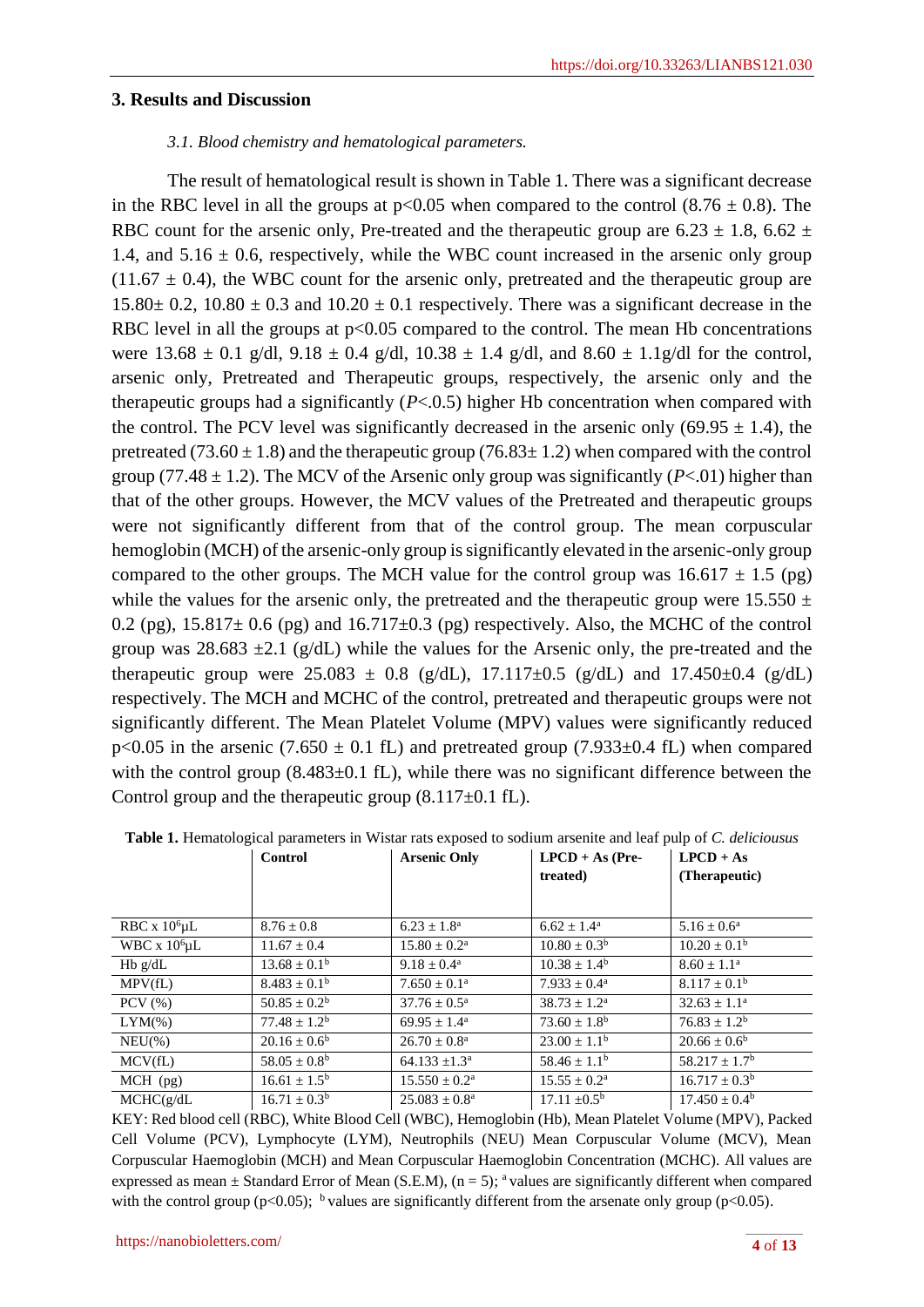The result of the electrolyte level is shown in Table 2. Sodium  $(Na<sup>+</sup>)$  and Potassium  $(K<sup>+</sup>)$  level were elevated in the therapeutic group. The pretreated and the control groups are significantly different at  $p<0.05$  compared with the arsenic-only group. While Chlorine (Cl<sup>-</sup>) and Calcium  $(Ca^{2+1})$  level is significantly reduced in all the groups compared with the control group.

| S/N           | $\mathbf{Na}^+$      | $K^+$           | CF                            | $Ca^{2+}$                |  |  |
|---------------|----------------------|-----------------|-------------------------------|--------------------------|--|--|
| Control       | $114.33 + 5.81b$     | $3.86 \pm 0.32$ | $119.50 + 10.77^{\text{a}}$   | $15.97 \pm 2.07^{\circ}$ |  |  |
|               |                      |                 |                               |                          |  |  |
| Arsenic only  | $118.33 + 3.84^a$    | $3.63 \pm 0.11$ | $116.66 + 5.53a$              | $10.69 \pm 0.20^b$       |  |  |
| $As + LPCD$   | $120.00 + 2.65^{ab}$ | $3.96 + 0.32$   | $104.50 + 10.28$ <sup>a</sup> | $14.44 + 0.48^a$         |  |  |
| (Therapeutic) |                      |                 |                               |                          |  |  |
| $LPCD+As$     | $114.50 + 3.48^b$    | $3.91 + 0.26$   | $101.83 + 9.17^a$             | $13.05 + 1.17^a$         |  |  |
| (Pretreated)  |                      |                 |                               |                          |  |  |

**Table 2.** Changes in Electrolyte level in Wistar rats exposed to sodium arsenite and leaf pulp of *C. deliciousus*.

Sodium (Na<sup>+</sup>), Potassium (K<sup>+</sup>), Chlorine (Cl<sup>-</sup>) and Calcium (Ca<sup>2+</sup>). All values are expressed as mean  $\pm$  Standard Error of Mean (S.E.M),  $(n = 5)$ 

The Urea level is elevated in the arsenic  $(17.36 \pm 2.17 \text{ mg/L})$  and therapeutic group  $(17.83 \pm 1.42 \text{ mg/L})$  when compared to the control group  $(15.63 \pm 1.81 \text{ mg/L})$ , while in the pretreated group (15.63  $\pm$  1.81 mg/L), Urea level declined. Creatinine level was significantly elevated in the Arsenic group (1.42  $\pm$  0.31g/L) group when compared with the control (0.90  $\pm$ 0.35g/L), the pre-treated  $(0.82 \pm 0.21$  g/L) and the therapeutic  $(0.89 \pm 0.29$  g/L) group. The total bilirubin level in the arsenic only group (7.57  $\pm$  0.89 g/L) is significantly elevated than the control (5.87  $\pm$  1.42 g/L), therapeutic group (6.52  $\pm$  1.38 g/L), and the pretreated group (6.00  $\pm$  2.27 g/L).

| S/N           | Urea $(mg/L)$             | Creatinine $(g/L)$            | TB(g/L)                 | DB(g/L)                    |
|---------------|---------------------------|-------------------------------|-------------------------|----------------------------|
| Arsenic Only  | $17.36 \pm 2.17^{\circ}$  | $1.42 + 0.31$ <sup>a</sup>    | $7.57 \pm 0.89^{\rm a}$ | $0.73 + 0.22^a$            |
| $As + LPCD$   | $17.83 + 1.42^{\text{a}}$ | $0.89 \pm 0.29^b$             | $6.52 + 1.38^{ab}$      | $0.70 \pm 0.24^{\text{a}}$ |
| (Therapeutic) |                           |                               |                         |                            |
| $LPCD+As$     | $15.63 \pm 1.81^{\rm b}$  | $0.82 \pm 0.21$ <sup>ab</sup> | $6.00 + 2.27^b$         | $0.93 \pm 0.30^{ab}$       |
| (Pretreated)  |                           |                               |                         |                            |
| Control       | $16.95 \pm 1.99^{\rm b}$  | $0.90 \pm 0.35^{\rm b}$       | $5.87 \pm 1.42^b$       | $0.78 \pm 0.19$            |

**Table 3.** Kidney function test in Wistar rats exposed to sodium Arsenite and leaf pulp of *C. deliciousus*.

TB-Total Bilirubin, DB- Direct Bilirubin. All values are expressed as mean ± Standard Error of Mean (S.E.M),  $(n = 5)$ 

<sup>a</sup>-values are significantly different from the control group, <sup>b</sup>-values are significantly different from the arsenate only group

The results of oral administration of 0.5 ml of leaf pulp of *C. deliciousus* and 5 mg/kg of Sodium Arsenite on the levels of Aspartate Transaminase (AST), Glutamic pyruvic transaminase (GPT), and Alkaline Phosphatase (ALP) are shown in Figure 1. There is an increase in the Arsenic only group when compared with the control group. A significant ( $p <$ 0.05) reduction in AST level was seen in the pretreated group compared with the control group and the group given As only, the AST level in the therapeutic group was significantly reduced compared with the Arsenic group. There was a reduction in the GPT activity in both the therapeutic and Pretreated groups compared to the control group and the group that received arsenic only. ALP level is significantly elevated in all the groups compared to the control, but significantly, there was a significant reduction in the pretreated and therapeutic groups compared with the Arsenic only group.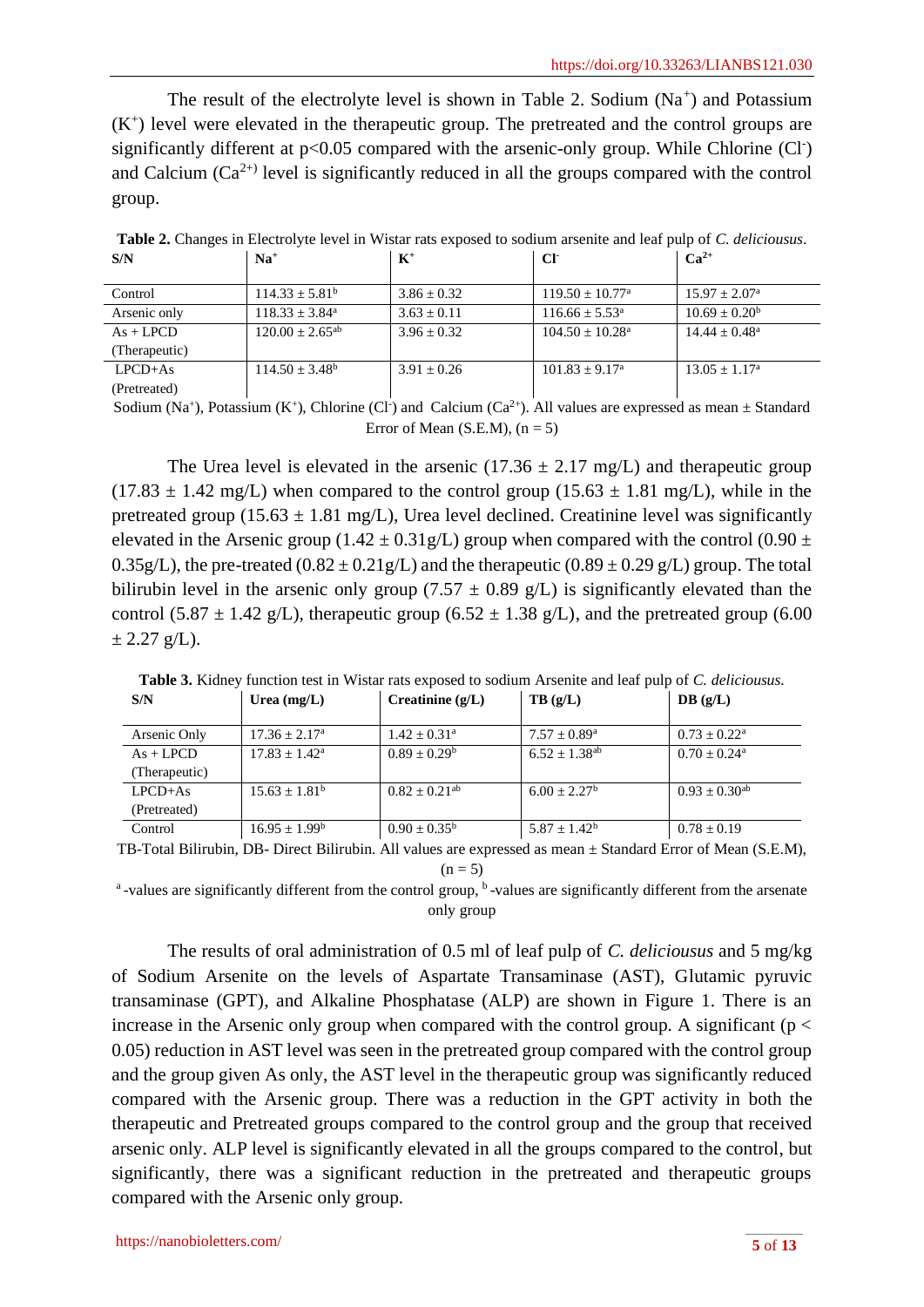

**Figure 1.** Liver Enzyme activity in Wistar rats exposed to sodium arsenite and leaf pulp of *C. deliciousus*.

The results of oral administration of 0.5 ml of leaf pulp of *C. deliciousus* and 5 mg/kg of Na3AsO4 on the lipid profile are shown in Figure 2. The total cholesterol significantly decreased at p< 0.05 in the pretreated and the therapeutic groups compared to the arsenicinduced group, while there was no significant difference between the pretreated and control groups. The triglyceride level was significantly reduced in all the groups compared to the arsenic group, while there was no significant difference between the control and therapeutic groups at  $p<0.05$ . The HDL level significantly increased in all the groups compared with the Arsenic only group. No significant difference was seen in-between groups for the control, pretreated, and therapeutic groups. The LDL cholesterol significantly decreased p< 0.05 in all the groups compared with the arsenic-induced group.



**Figure 2.** Lipid profile of Wistar rats exposed to sodium arsenite and leaf pulp of *C. deliciousus*.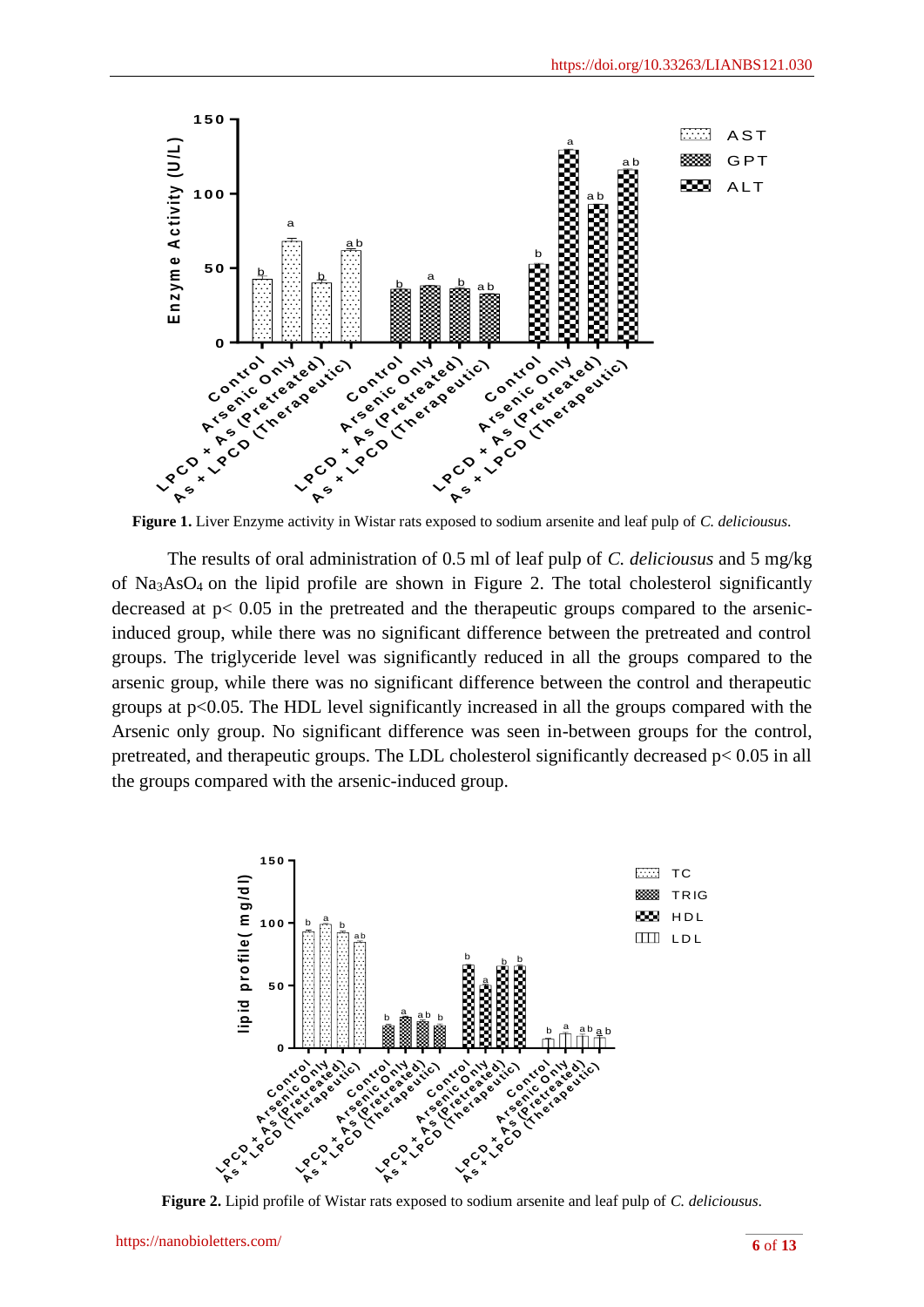## *3.2. Antioxidant activity of C. deliciousus.*

In the liver, the antioxidant enzymes (SOD and CAT) activity significantly increased p<0.05 in all the groups compared with the arsenic group. There was no difference in the pretreated and the therapeutic groups compared with the control group. The GSH activity was only significantly elevated in the therapeutic group compared with the arsenic group. There was no significant difference in the control and the pretreated groups compared with the arsenic group. While in the kidney, the activity of SOD, CAT, and GSH was significantly elevated in all the groups compared with the arsenic group.



**Figure 3.** Antioxidant activities in the Liver of Wistar rats exposed to sodium arsenite and leaf pulp of *C. deliciousus.*



**Figure 4.** Antioxidant activities in the Kidney of Wistar rats exposed to sodium Arsenite and leaf pulp of *C. deliciousus.*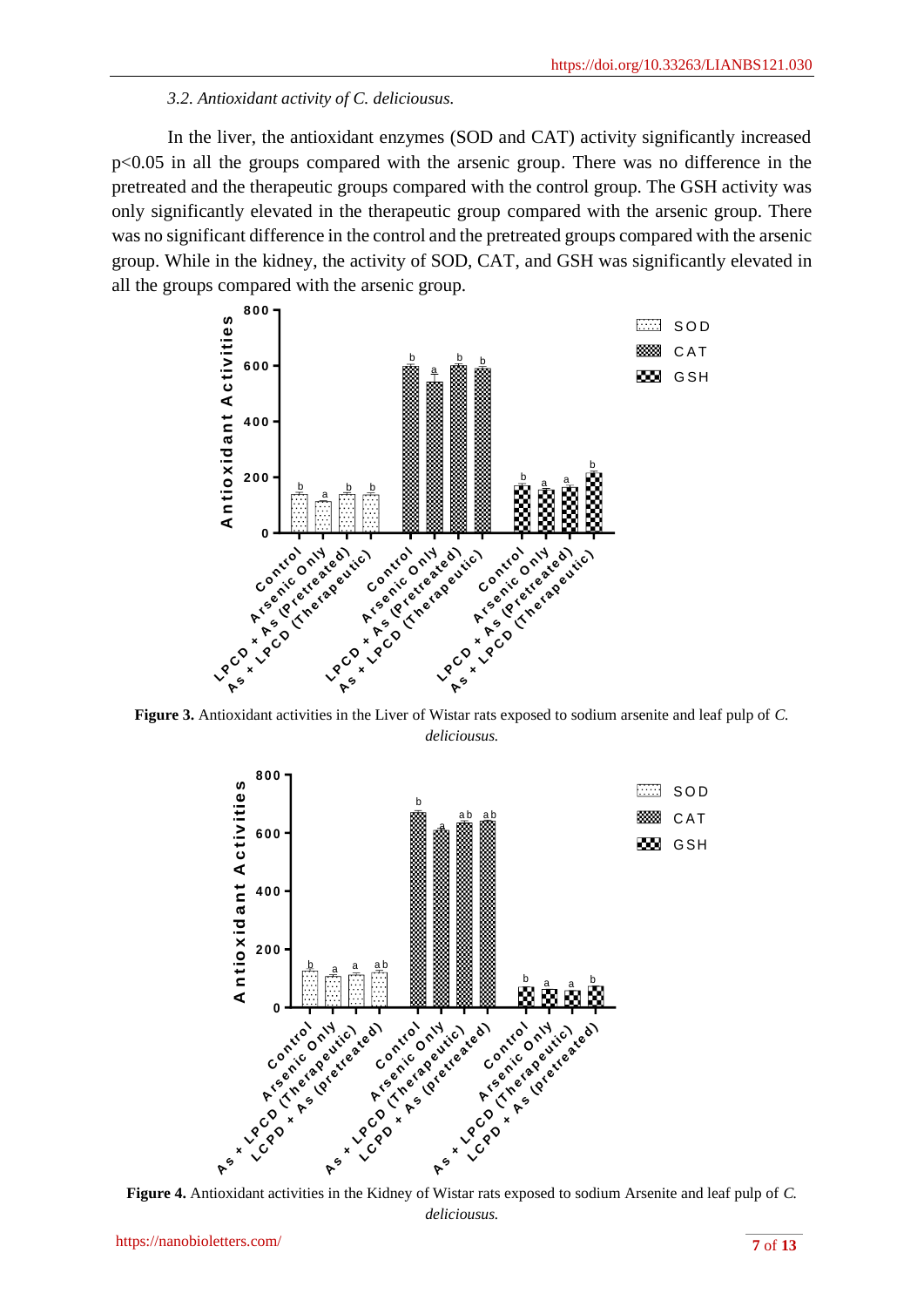The malondialdehyde activity was significantly elevated in the kidney in all the treatment groups compared with the arsenic group. At the same time, it was only significantly elevated in the pretreated group in the liver, while the therapeutic group showed a decrease in malondialdehyde activity.



**Figure 5.** Antioxidant activities in the Liver of Wistar rats exposed to Sodium Arsenite and leaf pulp of *C. deliciousus.*

Treatment of disorders caused by arsenic toxicity or poisoning remains a challenge due to the lack of effective options [31]. It has been discovered that some medicinal plants display effective relief from arsenic-mediated toxicity without any side effects [32]. These plants contain secondary metabolites that help eliminate arsenic from the biological system and, therefore, be more effective than conventional therapeutic agents in ameliorating arsenicmediated toxicity [33]. This study investigated the effects of the *C. deliciousus* on sodium arsenite-induced hematological and biochemical alterations in Wistar rats. There was a significant decrease in the RBC, Hb, and PCV levels in all the groups at  $p<0.05$  compared to the control. The inhibition of porphyrin or heme synthesis by sodium arsenite could be responsible for the decrease in PCV, Hb and RBC observed in this study. Arsenic inhibits aminolevulinic acid dehydratase (ALAD) activity by binding to its sulfhydryl groups [34], resulting in changes in the pathway leading to the synthesis of heme and RBC, ultimately leading to anemia; this anemia may also be partly due to the effect of free radical generated by the Sodium arsenite on the RBC. The rats in the Arsenic-only group showed significant leukocytosis due to an increase in the white blood cell count. This is a normal occurrence since increased WBC is known to be a reaction to foreign molecules; this leukocytosis was significantly reversed in the animals in the pretreated and the therapeutic group. Leukocytosis, resulting from the mobilization of leukocytes into the circulation, can result from the immune system's promptness against infectious agents or chemicals [35,36]. MCV and MCHC in the arsenic group increased contrary to the decreased erythrocyte count, hemoglobin, and PCV levels. These values can be a marker of anemia with subsequent inhibition of erythropoiesis in the hemopoietic system. Also, the reason for an increase in the MCV and MCHC values may be macrocytic type anemia [37]. However, this elevated level of MCV and MCH was reversed in the Pretreated and the therapeutic group.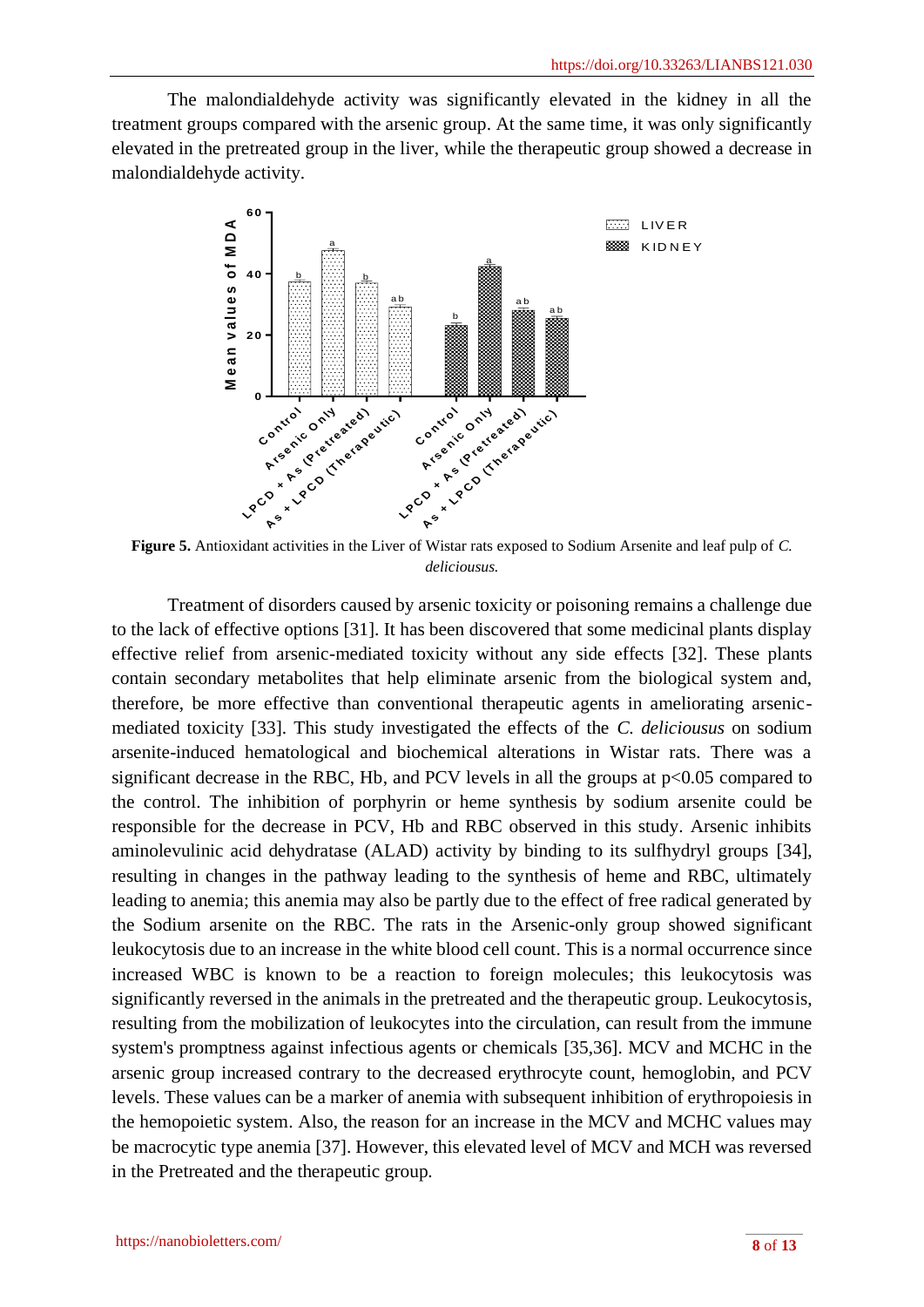Arsenic toxicity leads to a disturbance in lipid metabolism; this is usually associated with increased low-density lipoprotein (LDL), Triglyceride (TG), and total cholesterol, along with decreased high-density lipoprotein (HDL) [38]. Elevated LDL and total cholesterol levels are considered prime risk factors of cardiovascular disorders (CVD). In contrast, elevated highdensity lipoprotein shuttles cholesterol from the periphery to the liver, thereby reducing the danger of CVD [39]. This study witnessed a significantly higher concentration of serum lipids scores with a decrease in serum high-density lipoprotein concentration in arsenic-only exposed animals compared to control. Oral administration of *C. deliciousus* as pretreatment and therapeutic agent reversed arsenic-induced dyslipidemia, reduced the degree of atherogenesis, and improved high-density lipoprotein.

Increased urea and creatinine concentrations are used to study the nephrotoxic effect of drugs in animals and men [40]. In this study, arsenate interfered with kidney functions, as seen by elevated urea value in the arsenic and the therapeutic groups. Urea, a waste product of protein catabolism, usually rises when the kidney is faulty [41]. When the rate of serum urea production is greater than the rate of its clearance, serum urea will accumulate, and this will ultimately lead to a faulty kidney [42]. Increased urea and creatinine levels observed in the arsenic-only group may indicate nephrotoxicity by sodium arsenite. This agrees with the findings of [15] that arsenite toxicity causes several metabolic disorders, including urea and creatinine elevation following proximal tubule damage and glomerular injury, respectively. Pretreatment with *C. deliciousus* had reversal effects on these parameters. This indicates that the pretreatment with *C. deliciousus* is more effective than the therapeutic administration in eliciting its nephroprotective effects in arsenite-induced toxicity. Bilirubin is a waste product primarily produced by the normal breakdown of heme [43]. The red cells contain heme, an essential part of the hemoglobin. The liver is the site for bilirubin metabolism and excretion. [44]. The state of a person's liver could be determined by checking the concentration of bilirubin in the blood and diagnosing anemia caused by RBC destruction [43]. The total bilirubin content increased in the arsenic-only group, indicating liver damage caused by sodium arsenate. The ameliorating effect shown by the therapeutic and the pretreated group proves the hepatoprotective effect of *C. deliciousus*.

AST, ALP, and GPT activities are usually used as indicators of liver damage since they are linked to the function of liver cells. An increase in the activities of these enzymes in the group given arsenic only is a clue to a potential hepatic membrane impairment, which will later lead to the release of cytoplasmic content into the circulation [44]. There was an increase in AST, ALP, and GPT activities compared with the control. This might have resulted from sodium arsenite-induced oxidative stress-related damages to the membrane and leakage of the hepatocyte of hepatic transaminases into extracellular spaces, ultimately finding their way into the blood from the liver. The results showed that the pretreated and the therapeutic groups significantly reduced these enzymes' activity compared to the arsenic-only group. This further supports the hepatoprotective activity of *C. deliciousus*.

SOD is an antioxidant enzyme that reduces superoxide radicals to  $H_2O_2$  and water. Metabolism of arsenic leads to increased production of superoxide [5]. GSH is a crucial component of the antioxidant defense mechanism. It functions as a direct, reactive free radical scavenger or as a cofactor of several detoxifying enzymes against oxidative stress, e.g., GPx, GST, and others [5]. GSH is able to regenerate the most important antioxidants, vitamins C and E, back to their active forms [45]. In this study, the depletion in GSH levels was observed after arsenic treatment, which an adaptive response to oxidative stress could explain, hence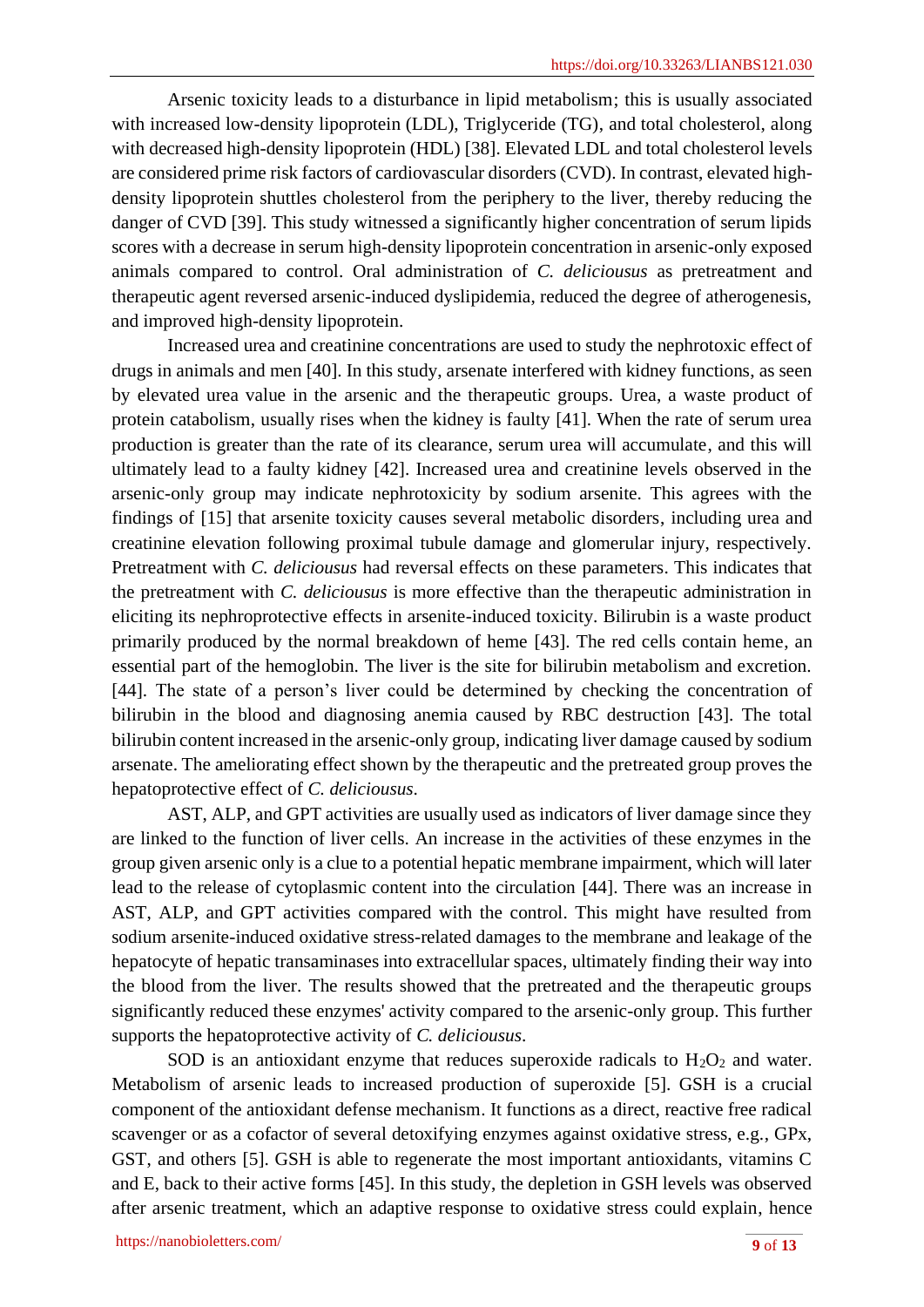GSH plays a fundamental role in detoxifying arsenic species as well as stimulates the excretion of methylated arsenic compounds, or GSH may be oxidized due to the interaction with the free radicals induced by arsenic [45]. The observed rise of MDA concentration in the Arsenic only group indicates lipid peroxidation provoked by arsenic intoxication. Arsenic can cause elevation of MDA levels. Arsenic exposure enhances lipid peroxidation and leads to oxidative stress due to ROS production and lipid peroxidation of membranes, thereby causing degradation of phospholipids and, finally cellular deterioration [46]. It was reported that the increased MDA level was an index of enhanced lipid peroxidation [47]. In addition, the increase of hepatic MDA of As-treated rats is possibly related to the decline in the GPx activity, which scavenges hydroperoxides and lipid peroxides. The therapeutic and the pretreated group were able to reverse this effect, supporting the antioxidant activity and the free radical scavenging effect of *C. deliciousus*.

# **4. Conclusions**

Arsenic toxicity has been reported to cause grave health issues. Arsenic pollution has been documented from different regions globally, and therapeutic interventions for arsenic toxicity are very expensive and are often inaccessible as detoxification should be done promptly. Arsenic contamination can be found in groundwater and food at varying concentrations. The Carpobrotus species have several medicinal values that are reported in the literature. *Carpobrotus edulis* is known for its potent antioxidant and antibacterial properties. *Carpobrotus deliciousus* is believed to have many health benefits and is used indiscriminately by the natives, and from time to time, included in foods; however, there was no study depicting the effect of this plant in the treatment of arsenic toxicity. Evidence regarding the relationship between *Carpobrotus deliciousus* and the toxicity of sodium arsenate was not yet reported in the literature. Information on the effect of the plant on arsenic-induced toxicity on organs such as the liver and kidney was also absent in the literature. This work was probably the first time the effect of the leaf pulp of *C*. *deliciousus* was being investigated against arsenic toxicity in rats. The findings from this study suggest that oral and repeated exposure to LPCD may possess an ameliorative effect in the management of SA-induced toxicity. Further research should be carried out to investigate the mechanism of action of the leaf pulp of the plant in ameliorating arsenate induced toxicity in organs of rats

# **Funding**

This research received no external funding.

# **Acknowledgments**

This research has no acknowledgment.

# **Conflicts of Interest**

The authors declare no conflict of interest.

# **References**

<https://nanobioletters.com/> **10** of **13** 1. Ola-Davies, O.; Akinrinde, A. Acute sodium Arsenite-induced hematological and biochemical changes in wistar rats: Protective effects of ethanol extract of *Ageratum conyzoides*. *Pharmacognosy Research* **2016,** *8*, 26, [https://dx.doi.org/10.4103%2F0974-8490.178645.](https://dx.doi.org/10.4103%2F0974-8490.178645)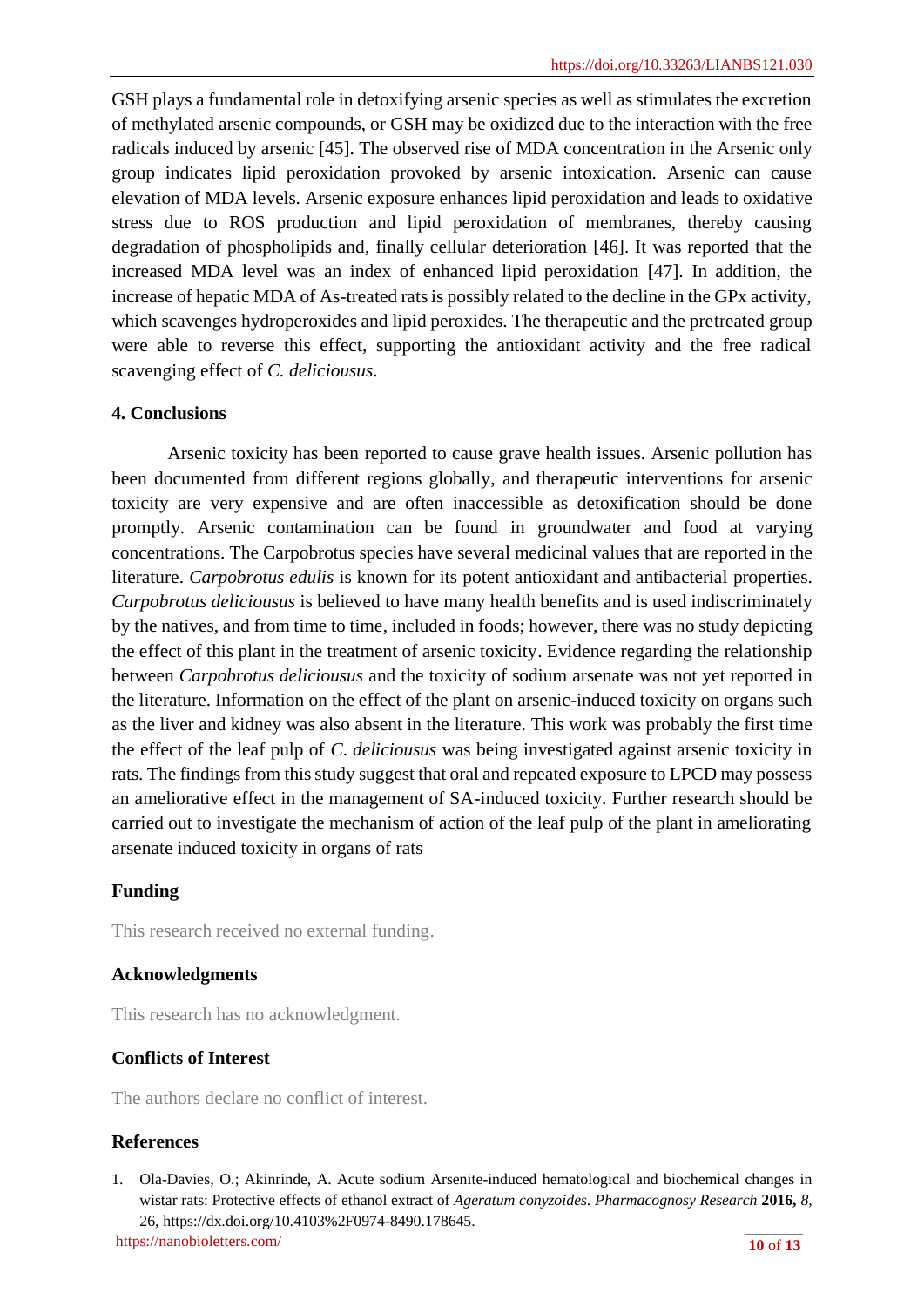- 2. Coryell, M.; McAlpine, M.; Pinkham, N.V.; McDermott, T.R.; Walk, S.T. The gut microbiome is required for full protection against acute arsenic toxicity in mouse models. *Nat. Commun.* **2018,** 9, [https://doi.org/10.1038/s41467-018-07803-9.](https://doi.org/10.1038/s41467-018-07803-9)
- 3. Wang, D.; Zong, C.; Cheng, K. Chicken thalamic injury induced by copper (II) or/and arsenite exposure involves oxidative stress and inflammation-induced apoptosis. *Ecotoxicol. Environ. Saf.* **2020,** *197*, 110554, [https://doi.org/10.1016/j.ecoenv.2020.110554.](https://doi.org/10.1016/j.ecoenv.2020.110554)
- 4. Wang, Z. Mechanisms of the synergistic lung tumorigenic effect of arsenic and benzo (a) pyrene combinedexposure. *In Seminars in Cancer Biology*. **2021,** *76*, 156-162, [https://doi.org/10.1016/j.semcancer.2021.05.002.](https://doi.org/10.1016/j.semcancer.2021.05.002)
- 5. Hu, Y.; Li, J.; Lou, B.; Wu, R.; Wang, G.; Lu, C.; Xu, Y. The role of reactive oxygen species in arsenic toxicity. *Biomolecules* **2020**, *10*, 240, [https://doi.org/10.3390/biom10020240.](https://doi.org/10.3390/biom10020240)
- 6. Chen, H.; Liu, G.; Qiao, N.; Kang, Z.; Hu, L.; Liao, J.; & Li, Y. Toxic effects of arsenic trioxide on spermatogonia are associated with oxidative stress, mitochondrial dysfunction, autophagy and metabolomic alterations. *Ecotoxicol. Environ. Saf.* **2020**, *190*, 110063, [https://doi.org/10.1016/j.ecoenv.2019.110063.](https://doi.org/10.1016/j.ecoenv.2019.110063)
- 7. Debnath, D.; Nath, B.D.; Pervin, R.; Hossain, M.A. Arsenic Toxicity: Source, Mechanism, Global Health Complication, and Possible Way to Defeat. *In Metal Toxicology Handbook* **2020,** 373-391.
- 8. Okereafor, U.; Makhatha, M.; Mekuto, L.; Uche-Okereafor, N.; Sebola, T.; Mavumengwana, V. Toxic metal implications on agricultural soils, plants, animals, aquatic life and human health. *Int. J. Environ. Res. Public Health* **2020**, *17*, 2204[, https://www.mdpi.com/1660-4601/17/7/2204#.](https://www.mdpi.com/1660-4601/17/7/2204)
- 9. Sinha, D.; Prasad, P. Health effects inflicted by chronic low‐level arsenic contamination in groundwater: A global public health challenge. *J Appl Toxicol* **2020**, *40*, 87-131, [https://doi.org/10.1002/jat.3823.](https://doi.org/10.1002/jat.3823)
- 10. Attar, T. A mini-review on importance and role of trace elements in the human organism. *Chem Rev Lett* **2020**, *3*, 117-130, [https://dx.doi.org/10.22034/crl.2020.229025.1058.](https://dx.doi.org/10.22034/crl.2020.229025.1058)
- 11. Rahaman, M.S.; Rahman, M.M.; Mise, N.; Sikder, T.; Ichihara, G.; Uddin, M.K.; Ichihara, S. Environmental arsenic exposure and its contribution to human diseases, toxicity mechanism and management. *Environ. Pollut.* **2021**, *289*, 117940[, https://doi.org/10.1016/j.envpol.2021.117940.](https://doi.org/10.1016/j.envpol.2021.117940)
- 12. Mitra, A.; Chatterjee, S.; Gupta, D.K. Environmental arsenic exposure and human health risk. *Arsenic water resources contamination*, **2020**, 103-129[, https://link.springer.com/chapter/10.1007/978-3-030-21258-2\\_5.](https://link.springer.com/chapter/10.1007/978-3-030-21258-2_5)
- 13. Hsu, L.I.; Hsieh, F.I.; Wang, Y.H.; Lai, T.S.; Wu, M.M.; Chen, C.J.; Hsu K.H. Arsenic Exposure From Drinking Water and the Incidence of CKD in Low to Moderate Exposed Areas of Taiwan: A 14-Year Prospective Study. *Am J Kidney Dis* **2017**, 70, 787–797, [https://doi.org/10.1053/j.ajkd.2017.06.012.](https://doi.org/10.1053/j.ajkd.2017.06.012)
- 14. Kumar, V.; Akhouri, V.; Singh, S.K.; Kumar, A. Phytoremedial effect of Tinospora cordifolia against arsenic induced toxicity in Charles Foster rats. *BioMetals* **2020,** *33, 379-396,* [https://doi.org/10.1007/s10534-020-](https://doi.org/10.1007/s10534-020-00256-y) [00256-y.](https://doi.org/10.1007/s10534-020-00256-y)
- 15. Rana, M.N.; Tangpong, J.; Rahman, Md.M. Toxicodynamics of Lead, Cadmium, Mercury and Arsenicinduced kidney toxicity and treatment strategy: A mini review. *Toxicol. Rep.* **2018**, *5*, 704–713, [https://doi.org/10.1016/j.toxrep.2018.05.012.](https://doi.org/10.1016/j.toxrep.2018.05.012)
- 16. Ahmed, K.A.; Korany, R.M.S.; El Halawany, H.A.; Ahmed, K.S. Spirulina platensis Alleviates Arsenic-Induced Toxicity in Male Rats: Biochemical, Histopathological and Immunohistochemical Studies. *Adv Anim Vet Sci* **2019**, *7*[, http://www.nexusacademicpublishers.com/uploads/files/AAVS\\_7\\_8\\_701-710.pdf.](http://www.nexusacademicpublishers.com/uploads/files/AAVS_7_8_701-710.pdf)
- 17. Al-Forkan, M.; Islam, S.; Akter, R.; Shameen, A.S.; Khaleda, L.; Rahman, Z.; Salma, C. A Sub-Chronic Exposure Study of Arsenic on Hematological Parameters, Liver Enzyme Activities, Histological Studies and Accumulation Pattern of Arsenic in Organs of Wistar Albino Rats. *J. cytol. histol*. **2016**, 07, [http://dx.doi.org/10.4172/2157-7099.1000S5:006.](http://dx.doi.org/10.4172/2157-7099.1000S5:006)
- 18. Kuivenhoven, M.; Mason, K. Arsenic Toxicity. In StatPearls. **2020** StatPearls Publishing, [https://www.ncbi.nlm.nih.gov/books/NBK541125/.](https://www.ncbi.nlm.nih.gov/books/NBK541125/)
- 19. Sarkar, N.; Das, B.; Bishayee, A.; Sinha, D. Arsenal of phytochemicals to combat against arsenic-induced mitochondrial stress and cancer. *Antioxid Redox Signal* **2020**, *33*, 1230-1256, [https://doi.org/10.1089/ars.2019.7950.](https://doi.org/10.1089/ars.2019.7950)
- 20. Bhattacharya, S. Medicinal plants and natural products in amelioration of arsenic toxicity: a short review. *Pharm. Biol.* **2016**, *55*, 349–354, [https://doi.org/10.1080/13880209.2016.1235207.](https://doi.org/10.1080/13880209.2016.1235207)
- 21. Akinyede, K.A.; Ekpo, O.E.; Oguntibeju, O.O. Ethnopharmacology, therapeutic properties and nutritional potentials of Carpobrotus edulis: A comprehensive review. *Sci. Pharm*. **2020**, *88*, 39, [https://doi.org/10.3390/scipharm88030039.](https://doi.org/10.3390/scipharm88030039)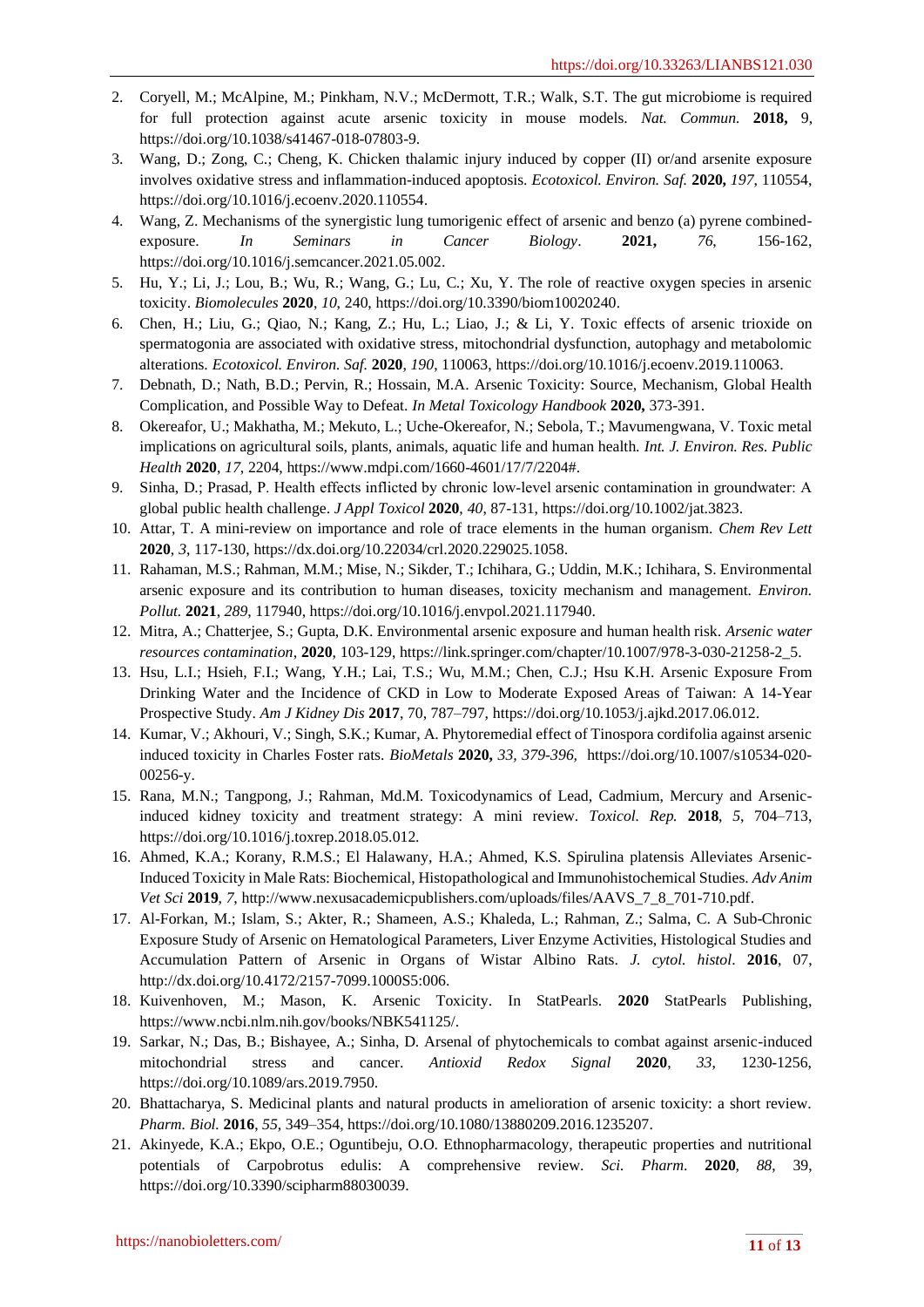- 22. Bazzicalupo, M.; Cornara, L.; Burlando, B.; Cascini, A.; Denaro, M.; Smeriglio, A.; Trombetta, D. Carpobrotus edulis (L.) NE Br. extract as a skin preserving agent: From traditional medicine to scientific validation. *J. Integr. Med.* **2021**, *19*, 526-536, [https://doi.org/10.1016/j.joim.2021.09.002.](https://doi.org/10.1016/j.joim.2021.09.002)
- 23. Hartmann, V.D.; Heidrun, E.K. "Carpobrotus". Illustrated Handbook of Succulent Plants: Aizoaceae A-E. *Springer Science & Business Media* **2012**, 97–98.
- 24. Bhuda, M.T.; Marumo, P. African traditional medicine and healing in South Africa: Challenges and prospects before and during Covid 19. *Ife Centre for Psychological Studies/Services* **2020,** *18*, 16710, [https://www.ajol.info/index.php/gab/article/view/203414.](https://www.ajol.info/index.php/gab/article/view/203414)
- 25. Bartels, H.; Bohmer, M.; Heierli, C. Serum creatinine determination without protein precipitation. *Clin. Chim. Acta* **1972**, *37*, 193-197, [https://doi.org/10.1016/0009-8981\(72\)90432-9.](https://doi.org/10.1016/0009-8981(72)90432-9)
- 26. Fawcett, J.K.; Scott, J.E. A Rapid and Precise Method for the Determination of Urea. *J. Clin. Pathol.* **1960**, *13*, 156-159, [http://dx.doi.org/10.1136/jcp.13.2.156.](http://dx.doi.org/10.1136/jcp.13.2.156)
- 27. Tietz, N.W.; Prude, E.L.; Sirgard-Anderson, O.: In: Tietz Textbook of Clinical Chemistry. ed. Burtis C.A. and Ashwood E.R. **1994**, 1354 – 1374. W. B. Saunders Company, London.
- 28. Veniamin, M.P.; Vakirtzi-Lemonias, C.. Chemical Basis of the Carbamidodiacetyl Micromethod for Estimation of Urea, Citrulline, and Carbamyl Derivatives. *Clin. Chem.* **1970,** *16*, 3–6, [https://pubmed.ncbi.nlm.nih.gov/5414120/.](https://pubmed.ncbi.nlm.nih.gov/5414120/)
- 29. Trinder, P. Determination of Glucose in Blood Using Glucose Oxidase with an Alternative Oxygen Acceptor. Annals of Clinical Biochemistry: *International Journal of Biochemistry and Laboratory Medicine* **1969**, *6*, 24–27, [https://doi.org/10.1177%2F000456326900600108.](https://doi.org/10.1177%2F000456326900600108)
- 30. Reitman, S.; Frankel, S. A Colorimetric Method for the Determination of Serum Glutamic Oxalacetic and Glutamic Pyruvic Transaminases. *Am. J. Clin. Pathol.* **1957**, *28*, 56–63[, https://doi.org/10.1093/ajcp/28.1.56.](https://doi.org/10.1093/ajcp/28.1.56)
- 31. Rajak, C.; Singh, N. Parashar, P. Metal toxicity and natural antidotes: prevention is better than cure. *Environ. Sci. Pollut. Res.*, **2020**, 1-17, [https://doi.org/10.1007/s11356-020-10783-3.](https://doi.org/10.1007/s11356-020-10783-3)
- 32. Singh, N.; Sharma, B. On the Mechanisms of Heavy Metal-Induced Neurotoxicity: Amelioration by Plant Products. *Proceedings of the National Academy of Sciences, India Section B: Biological Sciences* **2021**, 1-9, [https://link.springer.com/article/10.1007/s40011-021-01272-9.](https://link.springer.com/article/10.1007/s40011-021-01272-9)
- 33. Das, N.; Guha, M.; Savarimuthu, X. Role of Dietary Phytochemicals in Amelioration of Arsenic-Induced Cancer: An Emerging Elixir. In *Plant-Based Functional Foods and Phytochemicals* **2021**, 241-277.
- 34. Susan, A.; Rajendran, K.; Sathyasivam, K.; Krishnan, U.M.. An overview of plant-based interventions to ameliorate arsenic toxicity. *Biomed. Pharmacother.* **2019**, *109*, 838–852, [https://doi.org/10.1016/j.biopha.2018.10.099.](https://doi.org/10.1016/j.biopha.2018.10.099)
- 35. Kumar, R.; Banerjee, T.K. Arsenic induced hematological and biochemical responses in nutritionally important catfish Clarias batrachus (L.). *Toxicol. Rep.* **2016**, *3*, 148–152, [https://doi.org/10.1016/j.toxrep.2016.01.001.](https://doi.org/10.1016/j.toxrep.2016.01.001)
- 36. Amsath, A.; Sugumaran, J. Vanitha, S. Effect of arsenic on haematological parameters of freshwater air breathing fish, Channa punctatus (Bloch). *Curr. trends biomed. eng. biosci.* **2017**, *7*, 1–5, [https://juniperpublishers.com/ctbeb/CTBEB.MS.ID.555702.php.](https://juniperpublishers.com/ctbeb/CTBEB.MS.ID.555702.php)
- 37. Verma, A.K.; Prakash, S. Impact of arsenic on haematology, condition factor, hepatosomatic and gastrosomatic index of a fresh water cat fish, mystus vittatus. *Int. J. Biol. Sci.*, **2019**, *10*, 49–54.38, [http://dx.doi.org/10.13140/RG.2.2.31567.10409.](http://dx.doi.org/10.13140/RG.2.2.31567.10409)
- 38. Zhong, G.; Wan, F.; Wu, S.; Jiang, X.; Tang, Z.; Zhang, X.; & Hu, L. Arsenic or/and antimony induced mitophagy and apoptosis associated with metabolic abnormalities and oxidative stress in the liver of mice. *Sci. Total Environ.* **2021**, *777*, 146082, [https://doi.org/10.1016/j.scitotenv.2021.146082.](https://doi.org/10.1016/j.scitotenv.2021.146082)
- 39. Ojo, O.A.; Ojo, A.B.; Awoyinka, O.; Ajiboye, B.O.; Oyinloye, B.E.; Osukoya, O.A.; Ibitayo, A. Aqueous extract of Carica papaya Linn. roots potentially attenuates arsenic induced biochemical and genotoxic effects in Wistar rats. *J. Tradit. Complement. Med.* **2018**, *8*, 324–334[, https://doi.org/10.1016/j.jtcme.2017.08.001.](https://doi.org/10.1016/j.jtcme.2017.08.001)
- 40. Rehman, K.; Fatima, F.; Akash, M.S H. Biochemical investigation of association of arsenic exposure with risk factors of diabetes mellitus in Pakistani population and its validation in animal model. *Environ. Monit. Assess.* **2019**, *119*, 511,<https://doi.org/10.1007/s10661-019-7670-2>.
- 41. Wani, N.; Pasha, T. Laboratory tests of renal function. *Anaesth. Intensive Care* **2021,** *22*, 393**-**397, <http://dx.doi.org/10.1016/j.mpaic.2021.05.010>**.**
- 42. Aravind, P.S.; Manokaran, C. Salivary Urea Creatinine and GFR Estimation in Patients with Chronic Kidney Disease. *J. med. sci. clin. res.* **2018**, *6*[, https://dx.doi.org/10.18535/jmscr/v6i3.135.](https://dx.doi.org/10.18535/jmscr/v6i3.135)